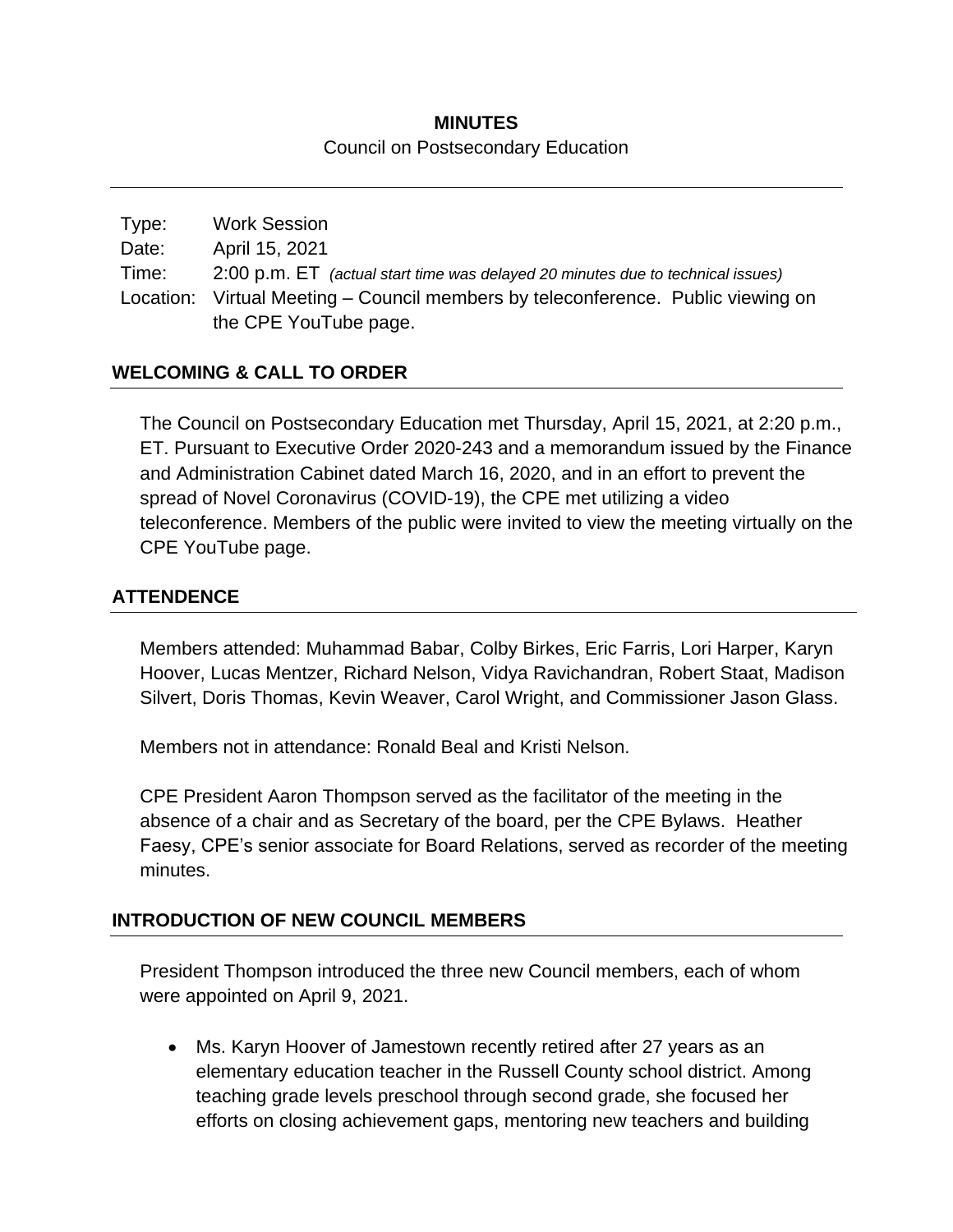relationships with students and their families. She received a bachelor's degree in elementary education from Eastern Kentucky University and completed a 5th year degree at Western Kentucky University. Her term expires on December 31, 2025.

- Mr. Madison Silvert of Owensboro is the president of The Malcolm Bryant Corporation, a community-oriented and full-service real estate development firm. Prior to this, he served as president and executive vice president of the Greater Owensboro Economic Development Corporation. Silvert earned a bachelor's degree in economics from Centre College and a juris doctorate from the University of Louisville Brandeis School of Law. His term expires December 31, 2025.
- Ms. Doris Thomas of Smiths Grove recently retired from her position as Vice President of Development and Community Outreach for Med Center Health, a six hospital healthcare system with approximately 40 other health related entities. Additionally, she served as Vice President of Marketing and was the Corporate Spokesperson for the majority of her career at Med Center Health. She received a bachelor's degree in Speech Communication and a master's degree in Corporate Communication, both from Western Kentucky University. Her term expires December 31, 2026.

Each new member will take the oath of office at the business meeting on April 16, 2021.

# **NEXT STATEWIDE STRATEGIC AGENDA DEVELOPMENT**

With facilitation from Stefanie Ashley of the EKU Facilitation Center, Council members engaged in a discussion about the Mission, Vision and Values that would drive the pillars of the next statewide strategic agenda. The board responded to a number questions including:

- What are Kentucky's greatest strengths, and where are we leading the way?
- What are you proud of?
- What will be different for Kentucky and/or its residents in 2030 when 60% of Kentuckians have achieved a high-quality postsecondary degree or certificate?
- Thinking beyond 2030, what is the ultimate outcome or aspiration of a strong, vibrant postsecondary education system in Kentucky?
- What is your biggest, boldest dream for what postsecondary education can achieve?